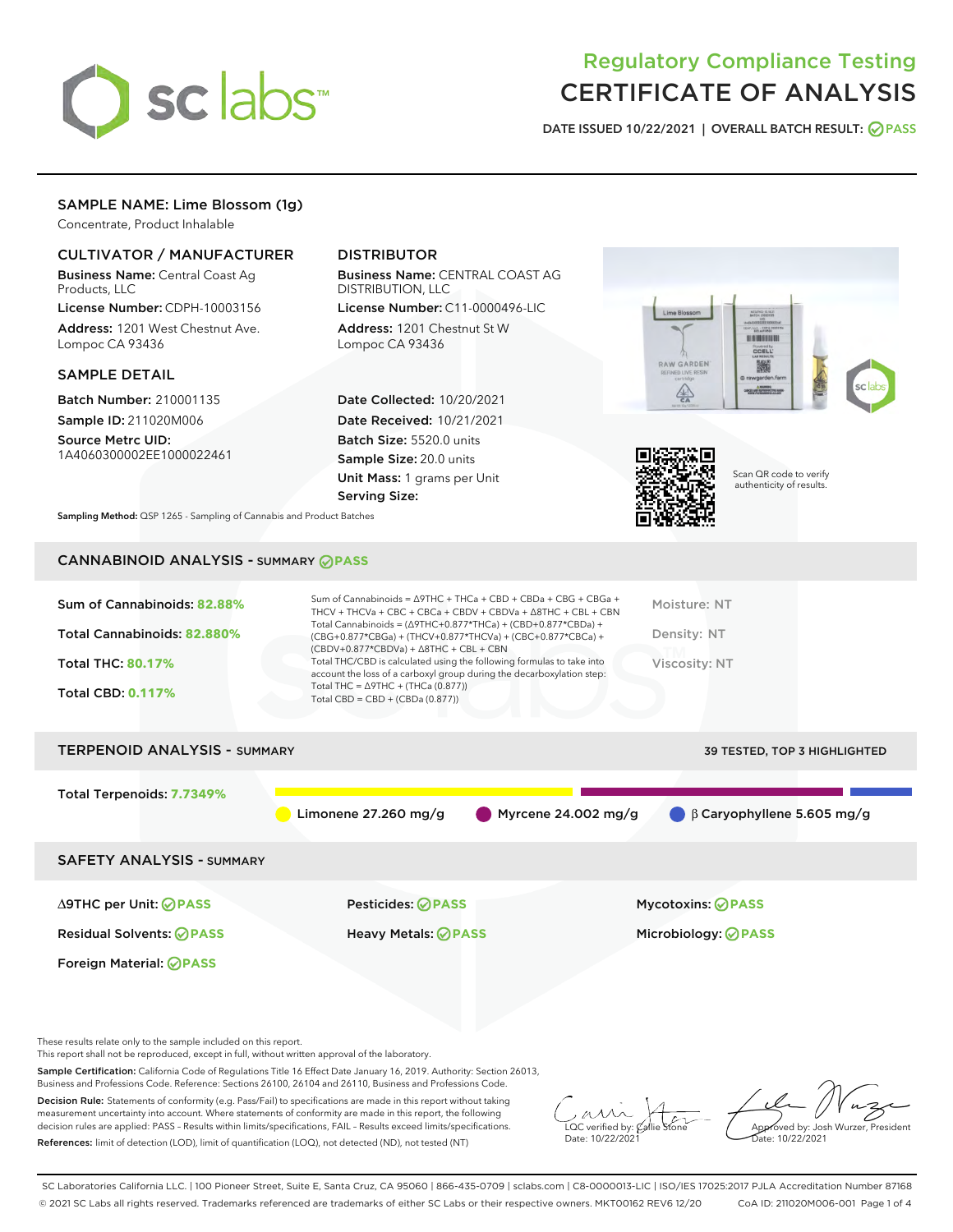



LIME BLOSSOM (1G) | DATE ISSUED 10/22/2021 | OVERALL BATCH RESULT: **○** PASS

## CANNABINOID TEST RESULTS - 10/21/2021 2 PASS

Tested by high-performance liquid chromatography with diode-array detection (HPLC-DAD). **Method:** QSP 1157 - Analysis of Cannabinoids by HPLC-DAD

#### TOTAL CANNABINOIDS: **82.880%**

Total Cannabinoids (Total THC) + (Total CBD) + (Total CBG) + (Total THCV) + (Total CBC) + (Total CBDV) + ∆8THC + CBL + CBN

TOTAL THC: **80.17%** Total THC (∆9THC+0.877\*THCa)

TOTAL CBD: **0.117%**

Total CBD (CBD+0.877\*CBDa)

TOTAL CBG: 1.873% Total CBG (CBG+0.877\*CBGa)

TOTAL THCV: 0.36% Total THCV (THCV+0.877\*THCVa)

TOTAL CBC: ND Total CBC (CBC+0.877\*CBCa)

TOTAL CBDV: ND Total CBDV (CBDV+0.877\*CBDVa)

| <b>COMPOUND</b>  | LOD/LOQ<br>(mg/g)          | <b>MEASUREMENT</b><br><b>UNCERTAINTY</b><br>mg/g | <b>RESULT</b><br>(mg/g) | <b>RESULT</b><br>(%) |
|------------------|----------------------------|--------------------------------------------------|-------------------------|----------------------|
| <b>A9THC</b>     | 0.06 / 0.26                | ±27.578                                          | 801.70                  | 80.170               |
| <b>CBG</b>       | 0.06/0.19                  | ±0.738                                           | 18.73                   | 1.873                |
| <b>THCV</b>      | 0.1/0.2                    | ±0.18                                            | 3.6                     | 0.36                 |
| <b>CBN</b>       | 0.1/0.3                    | ±0.24                                            | 3.6                     | 0.36                 |
| <b>CBD</b>       | 0.07/0.29                  | ±0.054                                           | 1.17                    | 0.117                |
| $\triangle$ 8THC | 0.1/0.4                    | N/A                                              | <b>ND</b>               | <b>ND</b>            |
| <b>THCa</b>      | 0.05/0.14                  | N/A                                              | <b>ND</b>               | <b>ND</b>            |
| <b>THCVa</b>     | 0.07 / 0.20                | N/A                                              | <b>ND</b>               | <b>ND</b>            |
| <b>CBDa</b>      | 0.02/0.19                  | N/A                                              | <b>ND</b>               | <b>ND</b>            |
| <b>CBDV</b>      | 0.04 / 0.15                | N/A                                              | <b>ND</b>               | <b>ND</b>            |
| <b>CBDVa</b>     | 0.03/0.53                  | N/A                                              | <b>ND</b>               | <b>ND</b>            |
| <b>CBGa</b>      | 0.1 / 0.2                  | N/A                                              | <b>ND</b>               | <b>ND</b>            |
| <b>CBL</b>       | 0.06 / 0.24                | N/A                                              | <b>ND</b>               | <b>ND</b>            |
| <b>CBC</b>       | 0.2 / 0.5                  | N/A                                              | <b>ND</b>               | <b>ND</b>            |
| <b>CBCa</b>      | 0.07/0.28                  | N/A                                              | <b>ND</b>               | <b>ND</b>            |
|                  | <b>SUM OF CANNABINOIDS</b> |                                                  | 828.80 mg/g             | 82.88%               |

#### **UNIT MASS: 1 grams per Unit**

| ∆9THC per Unit                        | 1120 per-package limit     | 801.70 mg/unit<br><b>PASS</b> |  |  |
|---------------------------------------|----------------------------|-------------------------------|--|--|
| <b>Total THC per Unit</b>             |                            | 801.70 mg/unit                |  |  |
| <b>CBD per Unit</b>                   |                            | $1.17$ mg/unit                |  |  |
| <b>Total CBD per Unit</b>             |                            | $1.17$ mg/unit                |  |  |
| Sum of Cannabinoids<br>per Unit       |                            | 828.80 mg/unit                |  |  |
| <b>Total Cannabinoids</b><br>per Unit |                            | 828.80 mg/unit                |  |  |
| <b>MOISTURE TEST RESULT</b>           | <b>DENSITY TEST RESULT</b> | <b>VISCOSITY TEST RESULT</b>  |  |  |

Not Tested

Not Tested

Not Tested

#### TERPENOID TEST RESULTS - 10/22/2021

Terpene analysis utilizing gas chromatography-flame ionization detection (GC-FID). **Method:** QSP 1192 - Analysis of Terpenoids by GC-FID

| <b>COMPOUND</b>         | LOD/LOQ<br>(mg/g) | <b>MEASUREMENT</b><br><b>UNCERTAINTY</b><br>mg/g | <b>RESULT</b><br>(mg/g)                         | <b>RESULT</b><br>(%) |
|-------------------------|-------------------|--------------------------------------------------|-------------------------------------------------|----------------------|
| Limonene                | 0.005 / 0.016     | ±0.3898                                          | 27.260                                          | 2.7260               |
| <b>Myrcene</b>          | 0.008 / 0.025     | ±0.3096                                          | 24.002                                          | 2.4002               |
| $\beta$ Caryophyllene   | 0.004 / 0.012     | ±0.1995                                          | 5.605                                           | 0.5605               |
| $\beta$ Pinene          | 0.004 / 0.014     | ±0.0516                                          | 4.491                                           | 0.4491               |
| Terpinolene             | 0.008 / 0.026     | ±0.0856                                          | 4.176                                           | 0.4176               |
| $\alpha$ Pinene         | 0.005 / 0.017     | ±0.0316                                          | 3.672                                           | 0.3672               |
| $\alpha$ Humulene       | 0.009 / 0.029     | ±0.0499                                          | 1.555                                           | 0.1555               |
| Linalool                | 0.009 / 0.032     | ±0.0528                                          | 1.390                                           | 0.1390               |
| Fenchol                 | 0.010 / 0.034     | ±0.0458                                          | 1.184                                           | 0.1184               |
| Ocimene                 | 0.011 / 0.038     | ±0.0337                                          | 1.050                                           | 0.1050               |
| <b>Terpineol</b>        | 0.016 / 0.055     | ±0.0362                                          | 0.589                                           | 0.0589               |
| Camphene                | 0.005 / 0.015     | ±0.0062                                          | 0.537                                           | 0.0537               |
| trans-β-Farnesene       | 0.008 / 0.025     | ±0.0141                                          | 0.397                                           | 0.0397               |
| Valencene               | 0.009 / 0.030     | ±0.0139                                          | 0.202                                           | 0.0202               |
| <b>Borneol</b>          | 0.005 / 0.016     | ±0.0083                                          | 0.198                                           | 0.0198               |
| $\alpha$ Phellandrene   | 0.006 / 0.020     | ±0.0024                                          | 0.178                                           | 0.0178               |
| $\alpha$ Terpinene      | 0.005 / 0.017     | ±0.0020                                          | 0.135                                           | 0.0135               |
| 3 Carene                | 0.005 / 0.018     | ±0.0019                                          | 0.131                                           | 0.0131               |
| Fenchone                | 0.009 / 0.028     | ±0.0036                                          | 0.125                                           | 0.0125               |
| $\gamma$ Terpinene      | 0.006 / 0.018     | ±0.0020                                          | 0.113                                           | 0.0113               |
| $\alpha$ Bisabolol      | 0.008 / 0.026     | ±0.0042                                          | 0.079                                           | 0.0079               |
| <b>Nerolidol</b>        | 0.009 / 0.028     | ±0.0047                                          | 0.074                                           | 0.0074               |
| Citronellol             | 0.003 / 0.010     | ±0.0026                                          | 0.053                                           | 0.0053               |
| <b>Geranyl Acetate</b>  | 0.004 / 0.014     | ±0.0020                                          | 0.047                                           | 0.0047               |
| Guaiol                  | 0.009 / 0.030     | ±0.0018                                          | 0.039                                           | 0.0039               |
| Sabinene Hydrate        | 0.006 / 0.022     | ±0.0010                                          | 0.026                                           | 0.0026               |
| p-Cymene                | 0.005 / 0.016     | ±0.0006                                          | 0.021                                           | 0.0021               |
| Geraniol                | 0.002 / 0.007     | ±0.0009                                          | 0.020                                           | 0.0020               |
| Eucalyptol              | 0.006 / 0.018     | N/A                                              | <loq< th=""><th><loq< th=""></loq<></th></loq<> | <loq< th=""></loq<>  |
| Isoborneol              | 0.004 / 0.012     | N/A                                              | <loq< th=""><th><loq< th=""></loq<></th></loq<> | <loq< th=""></loq<>  |
| Nerol                   | 0.003 / 0.011     | N/A                                              | <loq< th=""><th><loq< th=""></loq<></th></loq<> | <loq< th=""></loq<>  |
| Caryophyllene<br>Oxide  | 0.010 / 0.033     | N/A                                              | <loq< th=""><th><loq< th=""></loq<></th></loq<> | <loq< th=""></loq<>  |
| Sabinene                | 0.004 / 0.014     | N/A                                              | ND                                              | <b>ND</b>            |
| (-)-Isopulegol          | 0.005 / 0.016     | N/A                                              | ND                                              | <b>ND</b>            |
| Camphor                 | 0.006 / 0.019     | N/A                                              | ND                                              | ND                   |
| Menthol                 | 0.008 / 0.025     | N/A                                              | ND                                              | <b>ND</b>            |
| $R-(+)$ -Pulegone       | 0.003 / 0.011     | N/A                                              | ND                                              | <b>ND</b>            |
| $\alpha$ Cedrene        | 0.005 / 0.016     | N/A                                              | ND                                              | ND                   |
| Cedrol                  | 0.008 / 0.027     | N/A                                              | ND                                              | <b>ND</b>            |
| <b>TOTAL TERPENOIDS</b> |                   |                                                  | 77.349 mg/g                                     | 7.7349%              |

SC Laboratories California LLC. | 100 Pioneer Street, Suite E, Santa Cruz, CA 95060 | 866-435-0709 | sclabs.com | C8-0000013-LIC | ISO/IES 17025:2017 PJLA Accreditation Number 87168 © 2021 SC Labs all rights reserved. Trademarks referenced are trademarks of either SC Labs or their respective owners. MKT00162 REV6 12/20 CoA ID: 211020M006-001 Page 2 of 4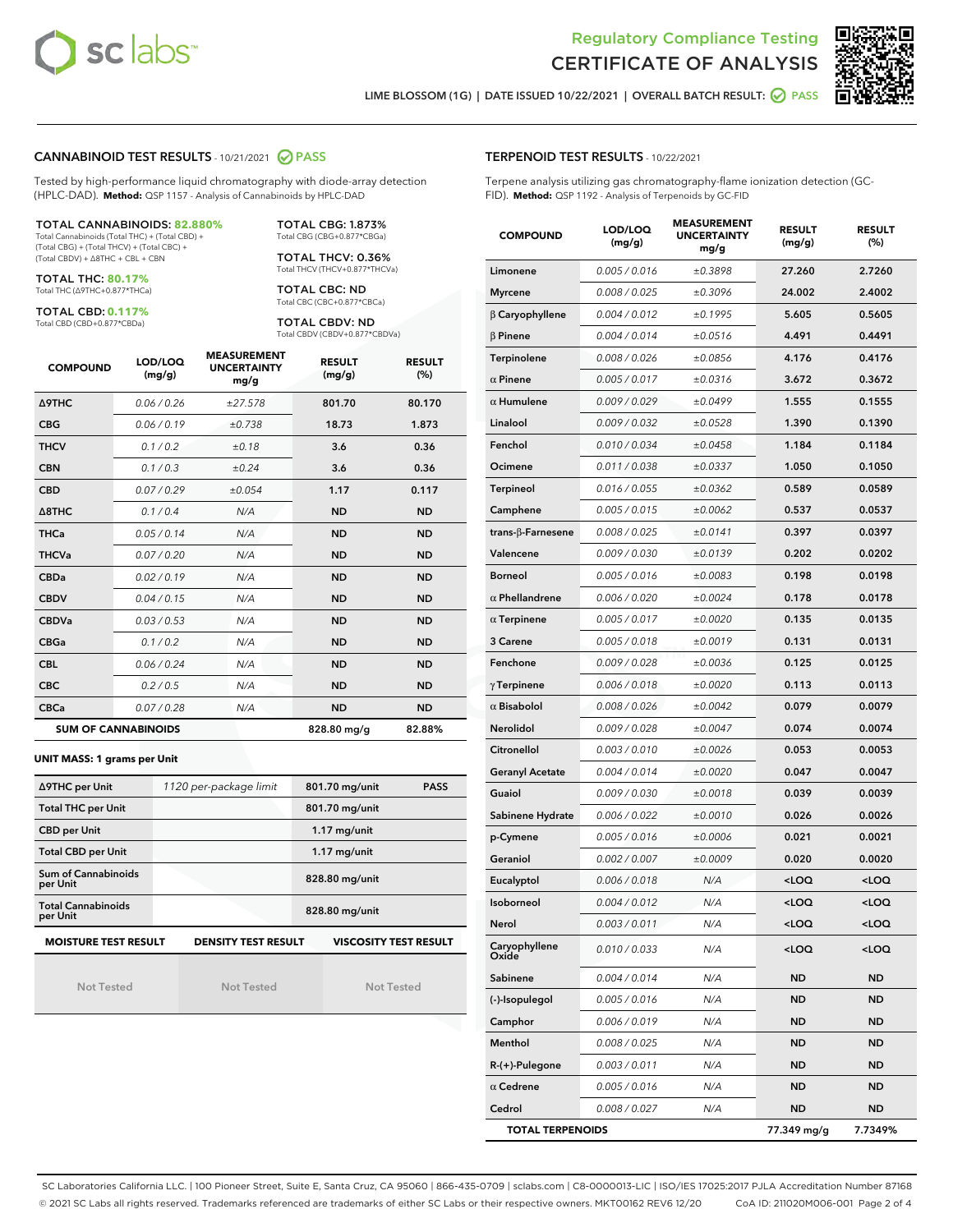



LIME BLOSSOM (1G) | DATE ISSUED 10/22/2021 | OVERALL BATCH RESULT: 2 PASS

## CATEGORY 1 PESTICIDE TEST RESULTS - 10/22/2021 2 PASS

Pesticide and plant growth regulator analysis utilizing high-performance liquid chromatography-mass spectrometry (HPLC-MS) or gas chromatography-mass spectrometry (GC-MS). \*GC-MS utilized where indicated. **Method:** QSP 1212 - Analysis of Pesticides and Mycotoxins by LC-MS or QSP 1213 - Analysis of Pesticides by GC-MS

| 0.03 / 0.08<br><b>ND</b><br><b>PASS</b><br>Aldicarb<br>$\ge$ LOD<br>N/A<br>Carbofuran<br>0.02 / 0.05<br>$\ge$ LOD<br>N/A<br><b>ND</b><br><b>PASS</b><br>Chlordane*<br>0.03 / 0.08<br>$\ge$ LOD<br>N/A<br><b>ND</b><br><b>PASS</b><br>Chlorfenapyr*<br>0.03/0.10<br>$\ge$ LOD<br>N/A<br><b>ND</b><br><b>PASS</b><br>Chlorpyrifos<br>0.02 / 0.06<br>N/A<br><b>ND</b><br><b>PASS</b><br>$\ge$ LOD<br>Coumaphos<br>0.02 / 0.07<br>N/A<br><b>ND</b><br><b>PASS</b><br>$\ge$ LOD<br>Daminozide<br>0.02 / 0.07<br>N/A<br><b>ND</b><br><b>PASS</b><br>$\ge$ LOD<br><b>DDVP</b><br>0.03/0.09<br>$>$ LOD<br>N/A<br><b>ND</b><br><b>PASS</b><br>(Dichlorvos)<br><b>Dimethoate</b><br>0.03 / 0.08<br>$\ge$ LOD<br><b>ND</b><br><b>PASS</b><br>N/A<br>0.03/0.10<br>N/A<br><b>ND</b><br><b>PASS</b><br>Ethoprop(hos)<br>$>$ LOD<br>N/A<br><b>ND</b><br><b>PASS</b><br>Etofenprox<br>0.02 / 0.06<br>$\ge$ LOD<br>Fenoxycarb<br>0.03 / 0.08<br>$\ge$ LOD<br>N/A<br><b>ND</b><br><b>PASS</b><br>0.03/0.08<br>$\ge$ LOD<br>N/A<br><b>ND</b><br><b>PASS</b><br>Fipronil<br>Imazalil<br>0.02 / 0.06<br>$\geq$ LOD<br>N/A<br><b>ND</b><br><b>PASS</b><br>Methiocarb<br>0.02 / 0.07<br>$\ge$ LOD<br>N/A<br><b>ND</b><br><b>PASS</b><br>Methyl<br>0.03/0.10<br>N/A<br><b>ND</b><br><b>PASS</b><br>$\ge$ LOD<br>parathion<br>0.03/0.09<br><b>Mevinphos</b><br>$\ge$ LOD<br>N/A<br><b>ND</b><br><b>PASS</b><br>Paclobutrazol<br>0.02 / 0.05<br>$>$ LOD<br>N/A<br><b>ND</b><br><b>PASS</b><br>0.03 / 0.09<br>N/A<br>$\ge$ LOD<br><b>ND</b><br><b>PASS</b><br>Propoxur<br>0.03 / 0.08<br><b>ND</b><br><b>PASS</b><br>Spiroxamine<br>$\ge$ LOD<br>N/A<br>Thiacloprid<br>0.03/0.10<br>$\ge$ LOD<br>N/A<br><b>ND</b><br><b>PASS</b> | <b>COMPOUND</b> | LOD/LOQ<br>$(\mu g/g)$ | <b>ACTION</b><br><b>LIMIT</b><br>$(\mu g/g)$ | <b>MEASUREMENT</b><br><b>UNCERTAINTY</b><br>$\mu$ g/g | <b>RESULT</b><br>$(\mu g/g)$ | <b>RESULT</b> |
|-------------------------------------------------------------------------------------------------------------------------------------------------------------------------------------------------------------------------------------------------------------------------------------------------------------------------------------------------------------------------------------------------------------------------------------------------------------------------------------------------------------------------------------------------------------------------------------------------------------------------------------------------------------------------------------------------------------------------------------------------------------------------------------------------------------------------------------------------------------------------------------------------------------------------------------------------------------------------------------------------------------------------------------------------------------------------------------------------------------------------------------------------------------------------------------------------------------------------------------------------------------------------------------------------------------------------------------------------------------------------------------------------------------------------------------------------------------------------------------------------------------------------------------------------------------------------------------------------------------------------------------------------------------------------------------------------------|-----------------|------------------------|----------------------------------------------|-------------------------------------------------------|------------------------------|---------------|
|                                                                                                                                                                                                                                                                                                                                                                                                                                                                                                                                                                                                                                                                                                                                                                                                                                                                                                                                                                                                                                                                                                                                                                                                                                                                                                                                                                                                                                                                                                                                                                                                                                                                                                       |                 |                        |                                              |                                                       |                              |               |
|                                                                                                                                                                                                                                                                                                                                                                                                                                                                                                                                                                                                                                                                                                                                                                                                                                                                                                                                                                                                                                                                                                                                                                                                                                                                                                                                                                                                                                                                                                                                                                                                                                                                                                       |                 |                        |                                              |                                                       |                              |               |
|                                                                                                                                                                                                                                                                                                                                                                                                                                                                                                                                                                                                                                                                                                                                                                                                                                                                                                                                                                                                                                                                                                                                                                                                                                                                                                                                                                                                                                                                                                                                                                                                                                                                                                       |                 |                        |                                              |                                                       |                              |               |
|                                                                                                                                                                                                                                                                                                                                                                                                                                                                                                                                                                                                                                                                                                                                                                                                                                                                                                                                                                                                                                                                                                                                                                                                                                                                                                                                                                                                                                                                                                                                                                                                                                                                                                       |                 |                        |                                              |                                                       |                              |               |
|                                                                                                                                                                                                                                                                                                                                                                                                                                                                                                                                                                                                                                                                                                                                                                                                                                                                                                                                                                                                                                                                                                                                                                                                                                                                                                                                                                                                                                                                                                                                                                                                                                                                                                       |                 |                        |                                              |                                                       |                              |               |
|                                                                                                                                                                                                                                                                                                                                                                                                                                                                                                                                                                                                                                                                                                                                                                                                                                                                                                                                                                                                                                                                                                                                                                                                                                                                                                                                                                                                                                                                                                                                                                                                                                                                                                       |                 |                        |                                              |                                                       |                              |               |
|                                                                                                                                                                                                                                                                                                                                                                                                                                                                                                                                                                                                                                                                                                                                                                                                                                                                                                                                                                                                                                                                                                                                                                                                                                                                                                                                                                                                                                                                                                                                                                                                                                                                                                       |                 |                        |                                              |                                                       |                              |               |
|                                                                                                                                                                                                                                                                                                                                                                                                                                                                                                                                                                                                                                                                                                                                                                                                                                                                                                                                                                                                                                                                                                                                                                                                                                                                                                                                                                                                                                                                                                                                                                                                                                                                                                       |                 |                        |                                              |                                                       |                              |               |
|                                                                                                                                                                                                                                                                                                                                                                                                                                                                                                                                                                                                                                                                                                                                                                                                                                                                                                                                                                                                                                                                                                                                                                                                                                                                                                                                                                                                                                                                                                                                                                                                                                                                                                       |                 |                        |                                              |                                                       |                              |               |
|                                                                                                                                                                                                                                                                                                                                                                                                                                                                                                                                                                                                                                                                                                                                                                                                                                                                                                                                                                                                                                                                                                                                                                                                                                                                                                                                                                                                                                                                                                                                                                                                                                                                                                       |                 |                        |                                              |                                                       |                              |               |
|                                                                                                                                                                                                                                                                                                                                                                                                                                                                                                                                                                                                                                                                                                                                                                                                                                                                                                                                                                                                                                                                                                                                                                                                                                                                                                                                                                                                                                                                                                                                                                                                                                                                                                       |                 |                        |                                              |                                                       |                              |               |
|                                                                                                                                                                                                                                                                                                                                                                                                                                                                                                                                                                                                                                                                                                                                                                                                                                                                                                                                                                                                                                                                                                                                                                                                                                                                                                                                                                                                                                                                                                                                                                                                                                                                                                       |                 |                        |                                              |                                                       |                              |               |
|                                                                                                                                                                                                                                                                                                                                                                                                                                                                                                                                                                                                                                                                                                                                                                                                                                                                                                                                                                                                                                                                                                                                                                                                                                                                                                                                                                                                                                                                                                                                                                                                                                                                                                       |                 |                        |                                              |                                                       |                              |               |
|                                                                                                                                                                                                                                                                                                                                                                                                                                                                                                                                                                                                                                                                                                                                                                                                                                                                                                                                                                                                                                                                                                                                                                                                                                                                                                                                                                                                                                                                                                                                                                                                                                                                                                       |                 |                        |                                              |                                                       |                              |               |
|                                                                                                                                                                                                                                                                                                                                                                                                                                                                                                                                                                                                                                                                                                                                                                                                                                                                                                                                                                                                                                                                                                                                                                                                                                                                                                                                                                                                                                                                                                                                                                                                                                                                                                       |                 |                        |                                              |                                                       |                              |               |
|                                                                                                                                                                                                                                                                                                                                                                                                                                                                                                                                                                                                                                                                                                                                                                                                                                                                                                                                                                                                                                                                                                                                                                                                                                                                                                                                                                                                                                                                                                                                                                                                                                                                                                       |                 |                        |                                              |                                                       |                              |               |
|                                                                                                                                                                                                                                                                                                                                                                                                                                                                                                                                                                                                                                                                                                                                                                                                                                                                                                                                                                                                                                                                                                                                                                                                                                                                                                                                                                                                                                                                                                                                                                                                                                                                                                       |                 |                        |                                              |                                                       |                              |               |
|                                                                                                                                                                                                                                                                                                                                                                                                                                                                                                                                                                                                                                                                                                                                                                                                                                                                                                                                                                                                                                                                                                                                                                                                                                                                                                                                                                                                                                                                                                                                                                                                                                                                                                       |                 |                        |                                              |                                                       |                              |               |
|                                                                                                                                                                                                                                                                                                                                                                                                                                                                                                                                                                                                                                                                                                                                                                                                                                                                                                                                                                                                                                                                                                                                                                                                                                                                                                                                                                                                                                                                                                                                                                                                                                                                                                       |                 |                        |                                              |                                                       |                              |               |
|                                                                                                                                                                                                                                                                                                                                                                                                                                                                                                                                                                                                                                                                                                                                                                                                                                                                                                                                                                                                                                                                                                                                                                                                                                                                                                                                                                                                                                                                                                                                                                                                                                                                                                       |                 |                        |                                              |                                                       |                              |               |
|                                                                                                                                                                                                                                                                                                                                                                                                                                                                                                                                                                                                                                                                                                                                                                                                                                                                                                                                                                                                                                                                                                                                                                                                                                                                                                                                                                                                                                                                                                                                                                                                                                                                                                       |                 |                        |                                              |                                                       |                              |               |

#### CATEGORY 2 PESTICIDE TEST RESULTS - 10/22/2021 @ PASS

| <b>COMPOUND</b>          | LOD/LOQ<br>$(\mu g/g)$ | <b>ACTION</b><br>LIMIT<br>$(\mu g/g)$ | <b>MEASUREMENT</b><br><b>UNCERTAINTY</b><br>$\mu$ g/g | <b>RESULT</b><br>$(\mu g/g)$ | <b>RESULT</b> |  |
|--------------------------|------------------------|---------------------------------------|-------------------------------------------------------|------------------------------|---------------|--|
| Abamectin                | 0.03/0.10              | 0.1                                   | N/A                                                   | <b>ND</b>                    | <b>PASS</b>   |  |
| Acephate                 | 0.02/0.07              | 0.1                                   | N/A                                                   | <b>ND</b>                    | <b>PASS</b>   |  |
| Acequinocyl              | 0.02/0.07              | 0.1                                   | N/A                                                   | <b>ND</b>                    | <b>PASS</b>   |  |
| Acetamiprid              | 0.02/0.05              | 0.1                                   | N/A                                                   | <b>ND</b>                    | <b>PASS</b>   |  |
| Azoxystrobin             | 0.02/0.07              | 0.1                                   | N/A                                                   | <b>ND</b>                    | <b>PASS</b>   |  |
| <b>Bifenazate</b>        | 0.01/0.04              | 0.1                                   | N/A                                                   | <b>ND</b>                    | <b>PASS</b>   |  |
| <b>Bifenthrin</b>        | 0.02 / 0.05            | 3                                     | N/A                                                   | <b>ND</b>                    | <b>PASS</b>   |  |
| <b>Boscalid</b>          | 0.03/0.09              | 0.1                                   | N/A                                                   | <b>ND</b>                    | <b>PASS</b>   |  |
| Captan                   | 0.19/0.57              | 07                                    | N/A                                                   | <b>ND</b>                    | <b>PASS</b>   |  |
| Carbaryl                 | 0.02/0.06              | 0.5                                   | N/A                                                   | <b>ND</b>                    | <b>PASS</b>   |  |
| Chlorantranilip-<br>role | 0.04/0.12              | 10                                    | N/A                                                   | <b>ND</b>                    | <b>PASS</b>   |  |
| Clofentezine             | 0.03/0.09              | 0.1                                   | N/A                                                   | <b>ND</b>                    | <b>PASS</b>   |  |

| <b>CATEGORY 2 PESTICIDE TEST RESULTS</b> - 10/22/2021 continued |  |
|-----------------------------------------------------------------|--|
|                                                                 |  |

| <b>COMPOUND</b>               | LOD/LOQ<br>(µg/g) | <b>ACTION</b><br><b>LIMIT</b><br>(µg/g) | <b>MEASUREMENT</b><br><b>UNCERTAINTY</b><br>µg/g | <b>RESULT</b><br>(µg/g) | <b>RESULT</b> |
|-------------------------------|-------------------|-----------------------------------------|--------------------------------------------------|-------------------------|---------------|
| Cyfluthrin                    | 0.12 / 0.38       | 2                                       | N/A                                              | <b>ND</b>               | <b>PASS</b>   |
| Cypermethrin                  | 0.11 / 0.32       | 1                                       | N/A                                              | <b>ND</b>               | <b>PASS</b>   |
| Diazinon                      | 0.02 / 0.05       | 0.1                                     | N/A                                              | <b>ND</b>               | <b>PASS</b>   |
| Dimethomorph                  | 0.03 / 0.09       | 2                                       | N/A                                              | <b>ND</b>               | <b>PASS</b>   |
| Etoxazole                     | 0.02 / 0.06       | 0.1                                     | N/A                                              | <b>ND</b>               | <b>PASS</b>   |
| Fenhexamid                    | 0.03 / 0.09       | 0.1                                     | N/A                                              | <b>ND</b>               | <b>PASS</b>   |
| Fenpyroximate                 | 0.02 / 0.06       | 0.1                                     | N/A                                              | <b>ND</b>               | <b>PASS</b>   |
| Flonicamid                    | 0.03 / 0.10       | 0.1                                     | N/A                                              | <b>ND</b>               | <b>PASS</b>   |
| Fludioxonil                   | 0.03/0.10         | 0.1                                     | N/A                                              | <b>ND</b>               | <b>PASS</b>   |
| Hexythiazox                   | 0.02 / 0.07       | 0.1                                     | N/A                                              | <b>ND</b>               | <b>PASS</b>   |
| Imidacloprid                  | 0.04 / 0.11       | 5                                       | N/A                                              | <b>ND</b>               | <b>PASS</b>   |
| Kresoxim-methyl               | 0.02 / 0.07       | 0.1                                     | N/A                                              | <b>ND</b>               | <b>PASS</b>   |
| <b>Malathion</b>              | 0.03 / 0.09       | 0.5                                     | N/A                                              | <b>ND</b>               | <b>PASS</b>   |
| Metalaxyl                     | 0.02 / 0.07       | $\overline{c}$                          | N/A                                              | <b>ND</b>               | <b>PASS</b>   |
| Methomyl                      | 0.03 / 0.10       | $\mathcal{I}$                           | N/A                                              | <b>ND</b>               | <b>PASS</b>   |
| Myclobutanil                  | 0.03 / 0.09       | 0.1                                     | N/A                                              | <b>ND</b>               | <b>PASS</b>   |
| <b>Naled</b>                  | 0.02 / 0.07       | 0.1                                     | N/A                                              | <b>ND</b>               | <b>PASS</b>   |
| Oxamyl                        | 0.04 / 0.11       | 0.5                                     | N/A                                              | ND                      | <b>PASS</b>   |
| Pentachloronitro-<br>benzene* | 0.03 / 0.09       | 0.1                                     | N/A                                              | <b>ND</b>               | <b>PASS</b>   |
| Permethrin                    | 0.04 / 0.12       | 0.5                                     | N/A                                              | <b>ND</b>               | <b>PASS</b>   |
| Phosmet                       | 0.03/0.10         | 0.1                                     | N/A                                              | <b>ND</b>               | <b>PASS</b>   |
| Piperonylbu-<br>toxide        | 0.02 / 0.07       | 3                                       | N/A                                              | <b>ND</b>               | <b>PASS</b>   |
| Prallethrin                   | 0.03 / 0.08       | 0.1                                     | N/A                                              | <b>ND</b>               | <b>PASS</b>   |
| Propiconazole                 | 0.02 / 0.07       | 0.1                                     | N/A                                              | <b>ND</b>               | <b>PASS</b>   |
| Pyrethrins                    | 0.04 / 0.12       | 0.5                                     | N/A                                              | <b>ND</b>               | <b>PASS</b>   |
| Pyridaben                     | 0.02 / 0.07       | 0.1                                     | N/A                                              | <b>ND</b>               | <b>PASS</b>   |
| Spinetoram                    | 0.02 / 0.07       | 0.1                                     | N/A                                              | <b>ND</b>               | <b>PASS</b>   |
| Spinosad                      | 0.02 / 0.07       | 0.1                                     | N/A                                              | <b>ND</b>               | <b>PASS</b>   |
| Spiromesifen                  | 0.02 / 0.05       | 0.1                                     | N/A                                              | <b>ND</b>               | <b>PASS</b>   |
| Spirotetramat                 | 0.02 / 0.06       | 0.1                                     | N/A                                              | <b>ND</b>               | <b>PASS</b>   |
| Tebuconazole                  | 0.02 / 0.07       | 0.1                                     | N/A                                              | ND                      | <b>PASS</b>   |
| Thiamethoxam                  | 0.03 / 0.10       | 5                                       | N/A                                              | <b>ND</b>               | <b>PASS</b>   |
| Trifloxystrobin               | 0.03 / 0.08       | 0.1                                     | N/A                                              | <b>ND</b>               | <b>PASS</b>   |

SC Laboratories California LLC. | 100 Pioneer Street, Suite E, Santa Cruz, CA 95060 | 866-435-0709 | sclabs.com | C8-0000013-LIC | ISO/IES 17025:2017 PJLA Accreditation Number 87168 © 2021 SC Labs all rights reserved. Trademarks referenced are trademarks of either SC Labs or their respective owners. MKT00162 REV6 12/20 CoA ID: 211020M006-001 Page 3 of 4